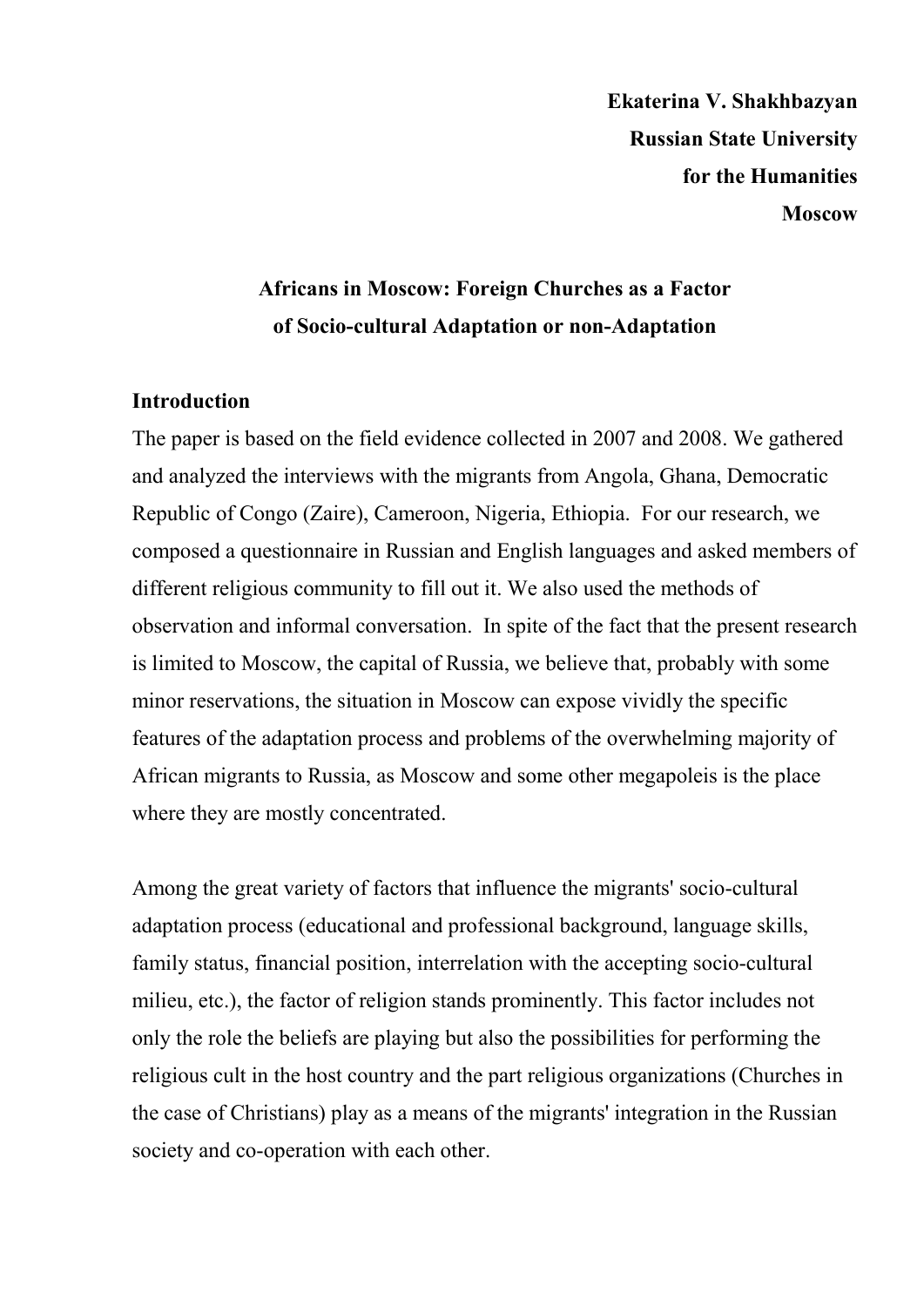In the recent migration studies and researches into the sociology of religion, scholars have been paying attention to the important role of the Church in the diaspora's life. Undoubtedly, religious life is not separated from other parts of peoples' life but is interlocked and overlapped with them. Indeed, the local branch of a Church is most likely one of the ports of call for new migrants. From there, new social and economic networks can develop. In addition to ideas and contacts, Churches may provide security in countries where racial prejudice can make the lives of Africans uncomfortable or even dangerous (Mohan and Zack-Williams, 2002). The Church in the diaspora continues to act both as a mechanism for socializing the new migrant to his/her new environment, as well as maintaining contact with the home country (Ibid.).

Religion and its institutions can play different roles in the interaction of the migrants' community and host society. In some cases, the religious organizations help the migrant to adapt, inculcate in him / her the patterns of behavior accepted in host society, integrate him / her in the new socio-cultural environment, and promote the establishment of new social connections. In the new cultural milieu the migrant tends to recreate social bonds since his / her past socio-cultural solidarity is broken by uprooting from the original environment. The religious community is one of the fruitful fields for such attempts. As considered, the involvement of new migrants in the network community and his / her social capital are the basis of individual success and the whole community's well-being. In other cases, religion can act as a factor that differentiates local residents against newcomers what creates additional obstacles by cultivating distinctions (cultural, racial, etc.) (Frigerio, 2002). Besides, through the international religious connections the diasporic links can be established.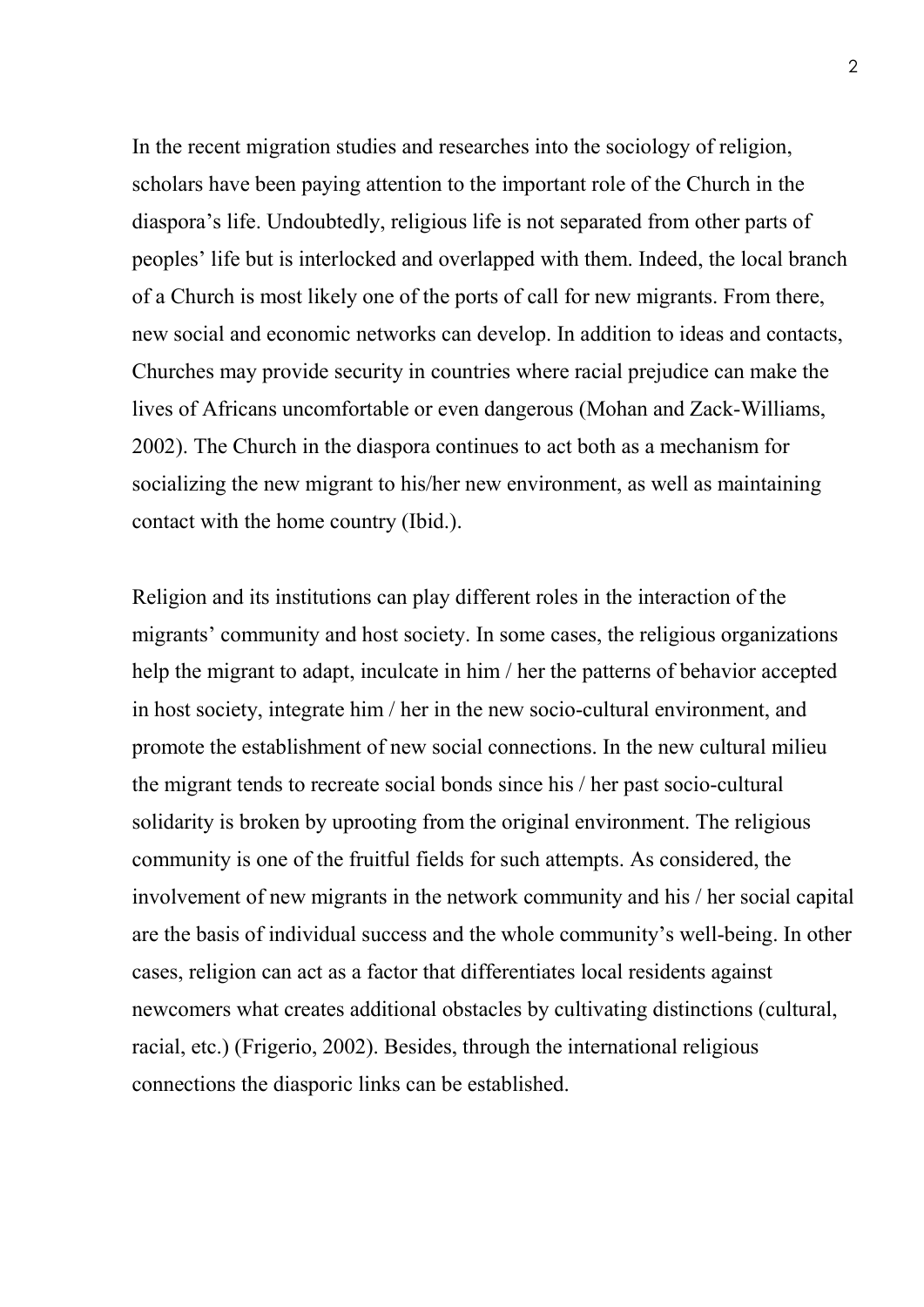# **A Brief Description of the African Communities in Russia**

The numerous African communities in Russia in general and Moscow in particular is a recent social phenomenon. Indeed, there were isolated instances of Africans in Russia yet long ago (Blakely, 1986; Golden-Hanga, 1966), but they were accidental, chaotic or temporal (students). After the collapse of the USSR in 1991, the situation changed radically.

Firstly, it became possible to stay in Russia after graduating from a university, secondly, an almost uncontrollable influx of migrants from Africa begun, - that was impossible during the Soviet time, and thirdly, a part of those Soviet graduates returned due to various reasons. As a result, a sudden increase in the number of "non-student" Africans in Moscow happened. At the same time, the reverse process was taking place: the number of students from African countries decreased dramatically. So, students who completely dominated in the social composition of Africans in Russia earlier, lost that position.

Based on information from various informal sources, we can only approximately estimate the number of the African migrants in Moscow as from two up to three thousand people. Unfortunately, there is no appropriate system for taking stock of all the types of migrants in Russia.

Although there exists several African communities based on the country of origin in Moscow, only the Nigerian community has an official legal status. We have also information about the unofficial Ethiopian, Angolan, Namibian, Cameroonian, Ghanaian and Beninese migrant associations. The new migrants, either in attempts to move to the West or to settle in Russia, make use of the contacts with these communities. The matters they approach the communities for vary, depending particularly upon the legality or illegality of the migrants' status. For some migrants applying at, or initiating of official organizations is impossible, given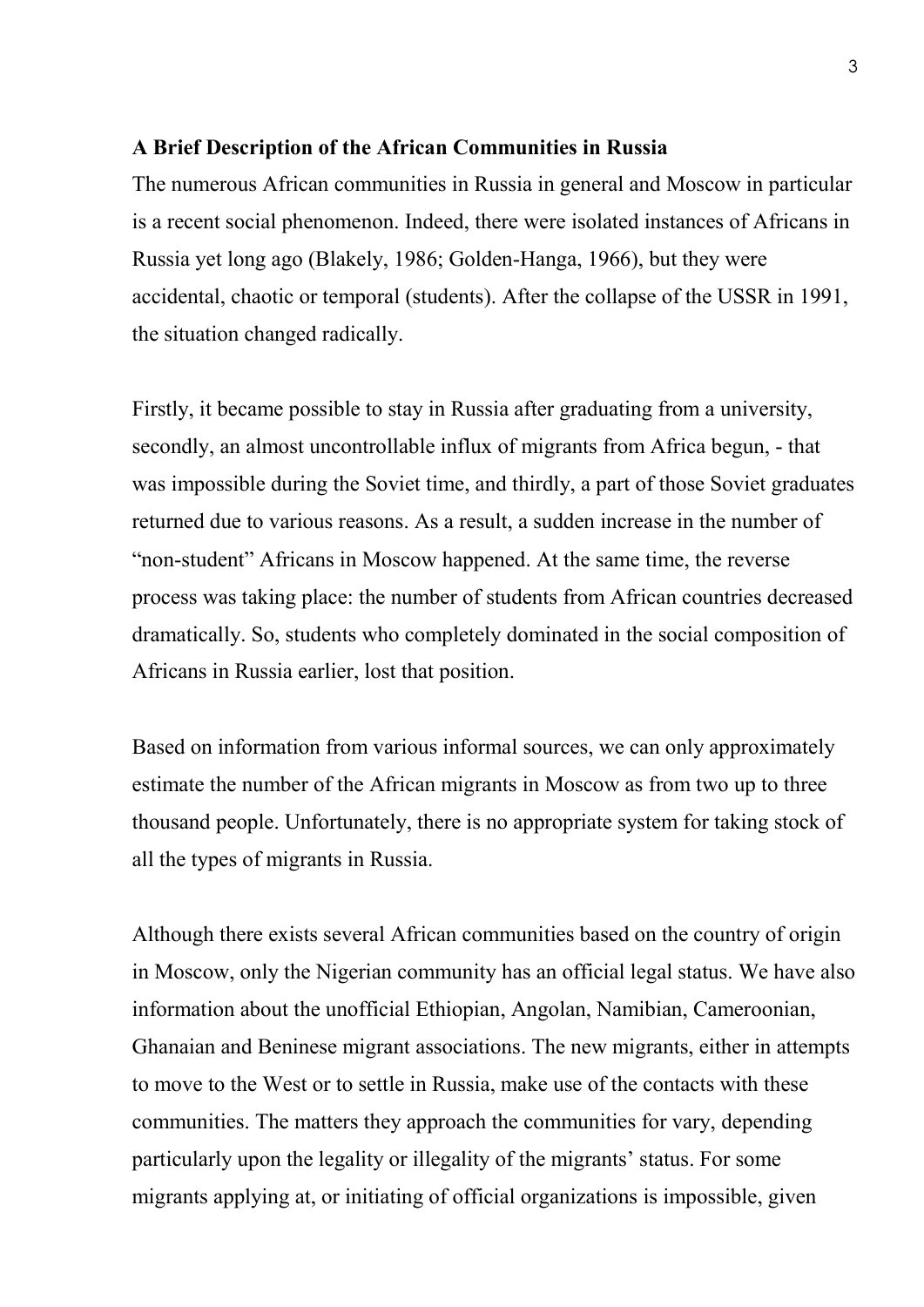their illegal status in Russia, and they are forced to rely on more informal contacts such as individual and family connections, kinship relations, ethnic affiliation, religious grouping. At the same time, the group identity and 'social capital' (Portes and Jensen, 1987) are forming to secure economic and social well being, in response to the hostile treatment by some members of the host society among other factors.

The African communities in Russia experience hostility from some of their hosts, based on firm beliefs in difference between them, which can be demoralizing and dangerous. This hostility may force the Africans to draw on each other and take advantage of shared meanings, which then becomes a source of spiritual strength and competitive advantage. Basically, such close connections between community members may generate and strengthen the tendency to cluster in 'enclaves'. However, this process of concentration is not the result of cultural closeness only, but as a rule is influenced by other important factors such as difficulties in finding of, and paying for an appropriate flat, uncertainty in self security, sometimes the illegal status of the individuals, etc.

Hence, to a considerable degree 'the very existence and density of ethnic networks is affected by the hostility of the host society' (Mohan and Zack-Williams, 2002). However, we argue that the Church and religious community are playing not the same role in the lives of the migrants with different status.

#### **The Roles of the Church and Religious Community in the Migrant's Life**

We tried to examine the role of the foreign Churches to which the majority of the African Christians living in Moscow belong. As it was found out, the religious belonging made no impact on the migrants' choice of the country of residence. A respondent was asked to mark in the questionnaire several important points that had influenced his / her opinion on this or that country's desirability for migration.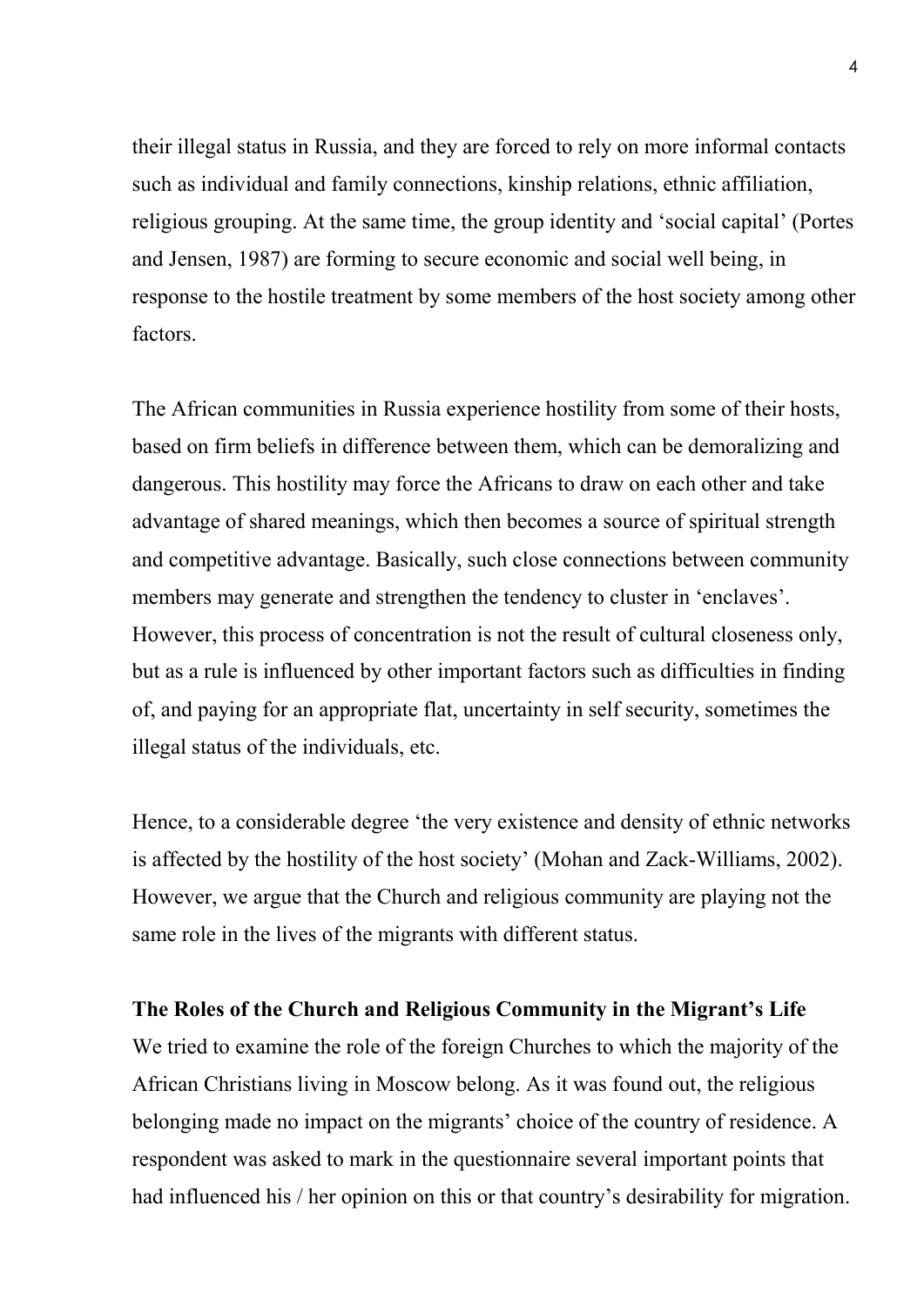Among other options, there was "the main religion of the country" but only less than 4 % of the respondents chose it.

A new African migrant, as a rule, starts to visit a church from the very beginning of his / her stay in Moscow. There are several reasons for it. Firstly, he / she continues to perform an habitual ritual, which gives the feeling of confidence. Secondly, it is not necessary to be competent in the Russian language for participating in church service, since it is held in one of the languages the migrant speaks or at least understands well (English, French, Portuguese, Spanish). Probably, for the last reason, respondents from Ethiopia argue that in their opinion, churches do not play any role in adaptation. Whereas these respondents are Orthodox Christians, they visit Russian churches, where services are carried out in Russian. Obviously, new migrants from Ethiopia without knowledge of the language cannot leave the social vacuum and they are forced to seek the opportunity in other fields. Thirdly, there are charity centers at some foreign churches, which give financial and other support to migrants with low income (for example, distribution of food once a week). The working languages in this centre are English and French. However, the reasons for their visiting churches depend on the legal / illegal status of a migrant, his / her spiritual needs, the time of stay in Moscow.

As all the respondents marked, there are no serious obstacles for practicing religion in Moscow, except the problem of placement. Not all religious communities have a permanent location for prayer service, therefore the address for church services changes often what creates some difficulties to those who do not have contacts with the community's leader and cannot keep track of information about frequent crossings. 55 % of our respondents prefer to visit the same church and 45 % answered that it depends on circumstances. However, regardless this fact, 33 % of the respondents marked that know by name and communicate with more than 10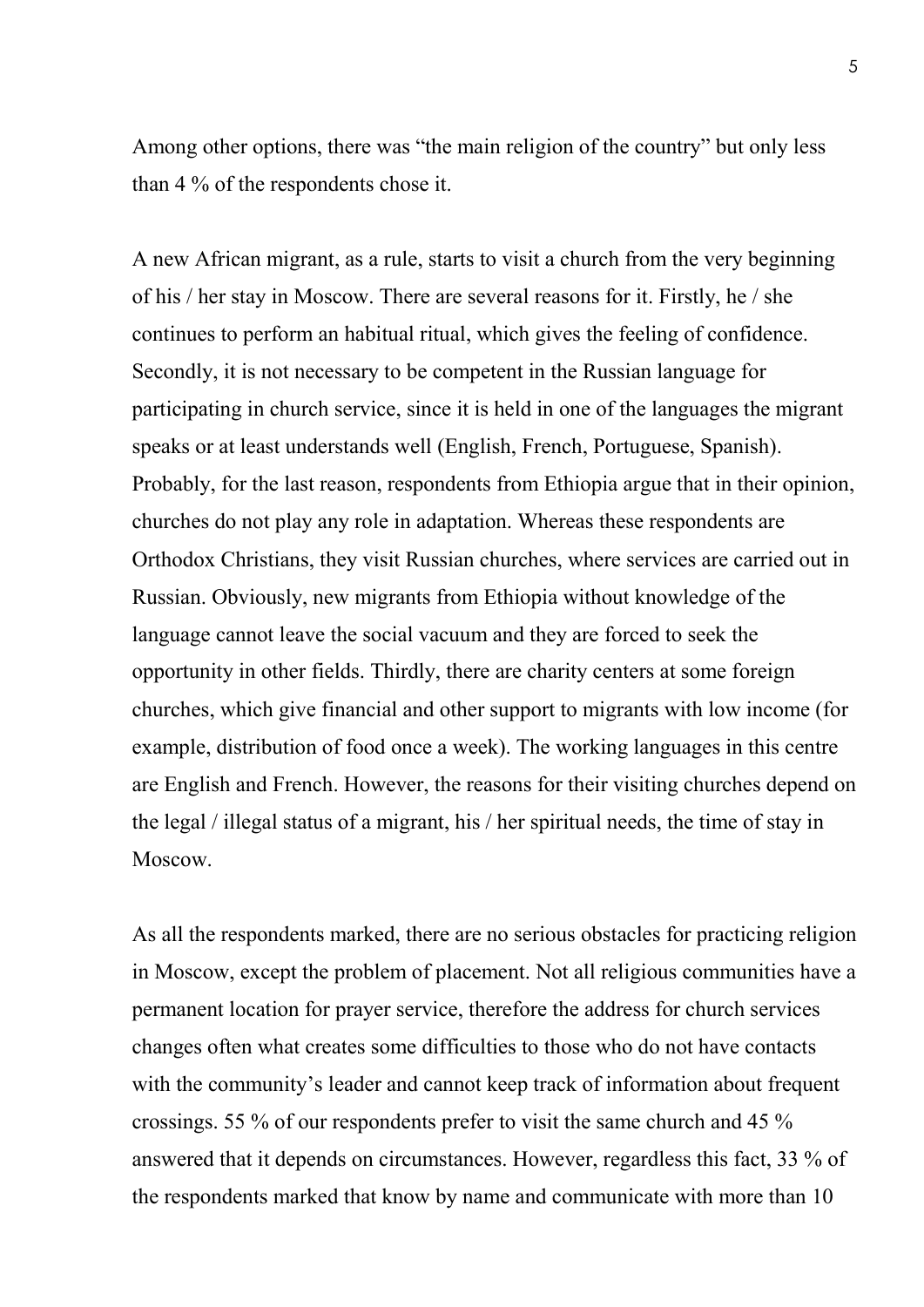parishioners in the religious communities they visit, 40 % know from 5 to 10 persons and 27 % have less than 5 acquaintances. 73 % of the respondents reported about mutual aid in the religious community.

The religious community is an important part of the social life of Africans in Moscow. To understand its role in the migrants' integration in the new cultural environment, it is important to realize to what degree these communities promote conduction and keeping Russian culture, impart new patterns of social behavior and give the opportunity to construct personal relations in the host society. According to our research, foreign Churches in Moscow provide African migrants with the feeling of security, stability, and reproduce values of their own culture but that is not to say these organizations promote the migrant's involvement in the new culture and co operation with its bearers. As we consider, the true possibilities a religious organization possesses in Russia is an important factor that determines the direction in which the migrants' social integration is taking place. If the religious community turns out able to meet all the person's basic social needs (help with renting a flat, getting a job, etc.), a migrant may not have enough stimuli to establish firm links with the accepting society and its members. Thus, the strength of the religious community can serve as an obstacle for his / her successful integration in the Russian society. The same role can be played by well-established migrant communities based on the principle of their members' common national origin.

# **Conclusions**

So, our research shows that in Moscow foreign Churches on the one hand, promote their African adepts' keeping of their original identities (not religious only but socio-cultural in general as well) what can give them the feeling of psychological comfort, while on the other hand they can move the migrants further away from the norms and values accepted in the Russian society, thus complicating the process of